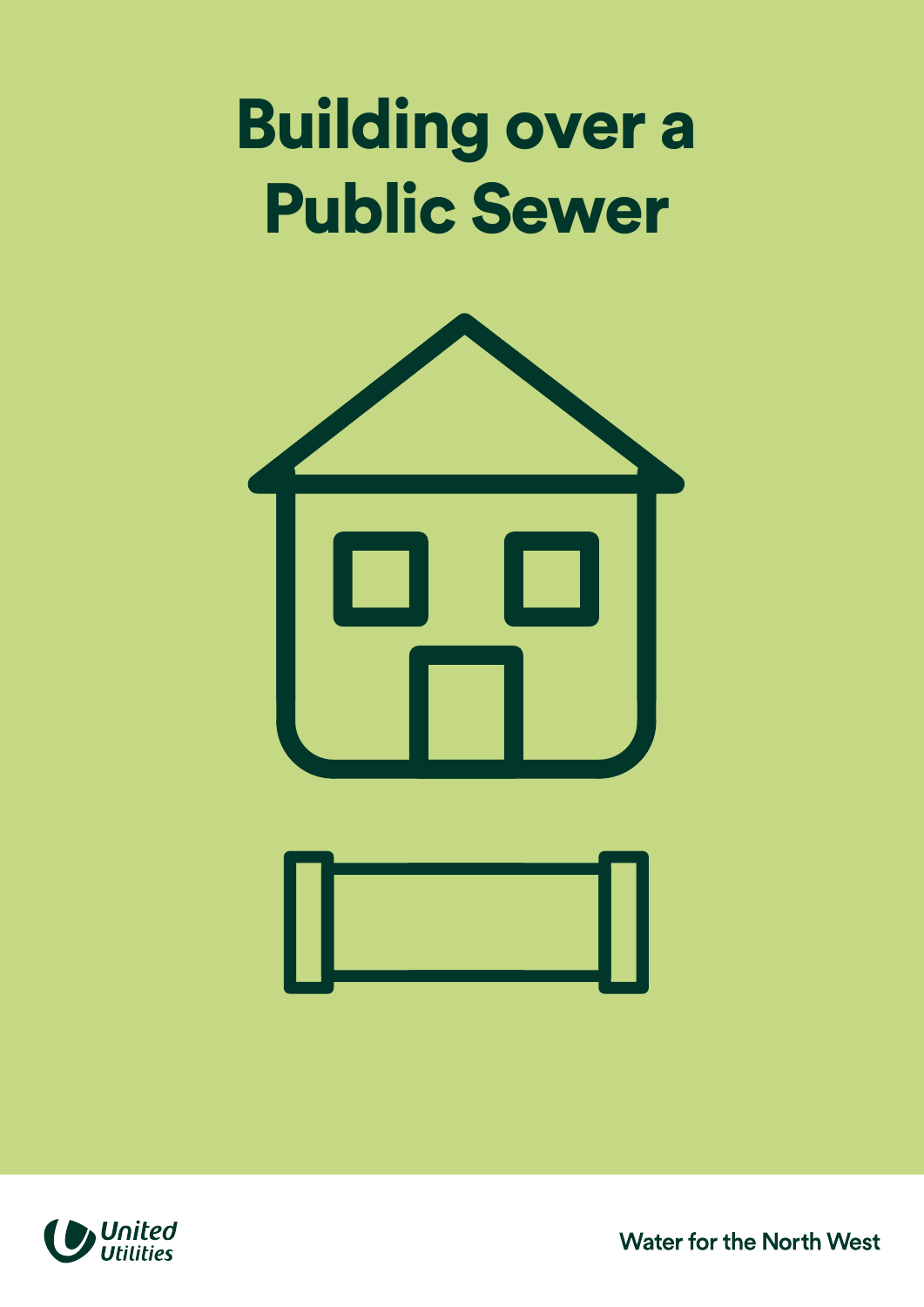| Why do I need permission to build over<br>or near to a public sewer?                                                                                                                                                                                                        | 3        |
|-----------------------------------------------------------------------------------------------------------------------------------------------------------------------------------------------------------------------------------------------------------------------------|----------|
| What else should I consider if I want to<br>build over or near to a public sewer?                                                                                                                                                                                           | 3        |
| Who is responsible for the sewers that<br>cross my land?                                                                                                                                                                                                                    | 4 - 5    |
| <b>Working with Building Control Bodies</b><br>through our 'Building Over Protocol'<br><b>What is our Protocol?</b><br>Am I in a 'protocol' area?<br>Is my development covered by the<br>Protocol?<br>My building is exempt from building<br>regulations, what should I do? | $6 - 7$  |
| <b>Declaration of works</b>                                                                                                                                                                                                                                                 | 8        |
| <b>Enquiring to build over or near to a</b><br>public sewer                                                                                                                                                                                                                 | $8 - 10$ |
| Piling over public sewers<br><b>Build Over Submission Check List</b>                                                                                                                                                                                                        |          |
| FAQ's                                                                                                                                                                                                                                                                       | 11 - 13  |
| <b>Glossary of Terms</b>                                                                                                                                                                                                                                                    | 14       |

## Contents Welcome

**Welcome to our building over a public sewer guide. Here you will find information on what you should do to request permission for building over or near to a public sewer, along with helpful scenarios and frequently asked questions.** 

This guide only focusses on building over public sewers or drains. We do not allow building over water mains.

If you are planning a new development or extending an existing property and believe you may be in close proximity to or building over a public sewer then our Wastewater Developer Services team are here to help!

There may be situations where building over a sewer is not possible however this guide aims to give you all the relevant facts and information you need before enquiring about building over.

Don't worry, everything you need is in this quide!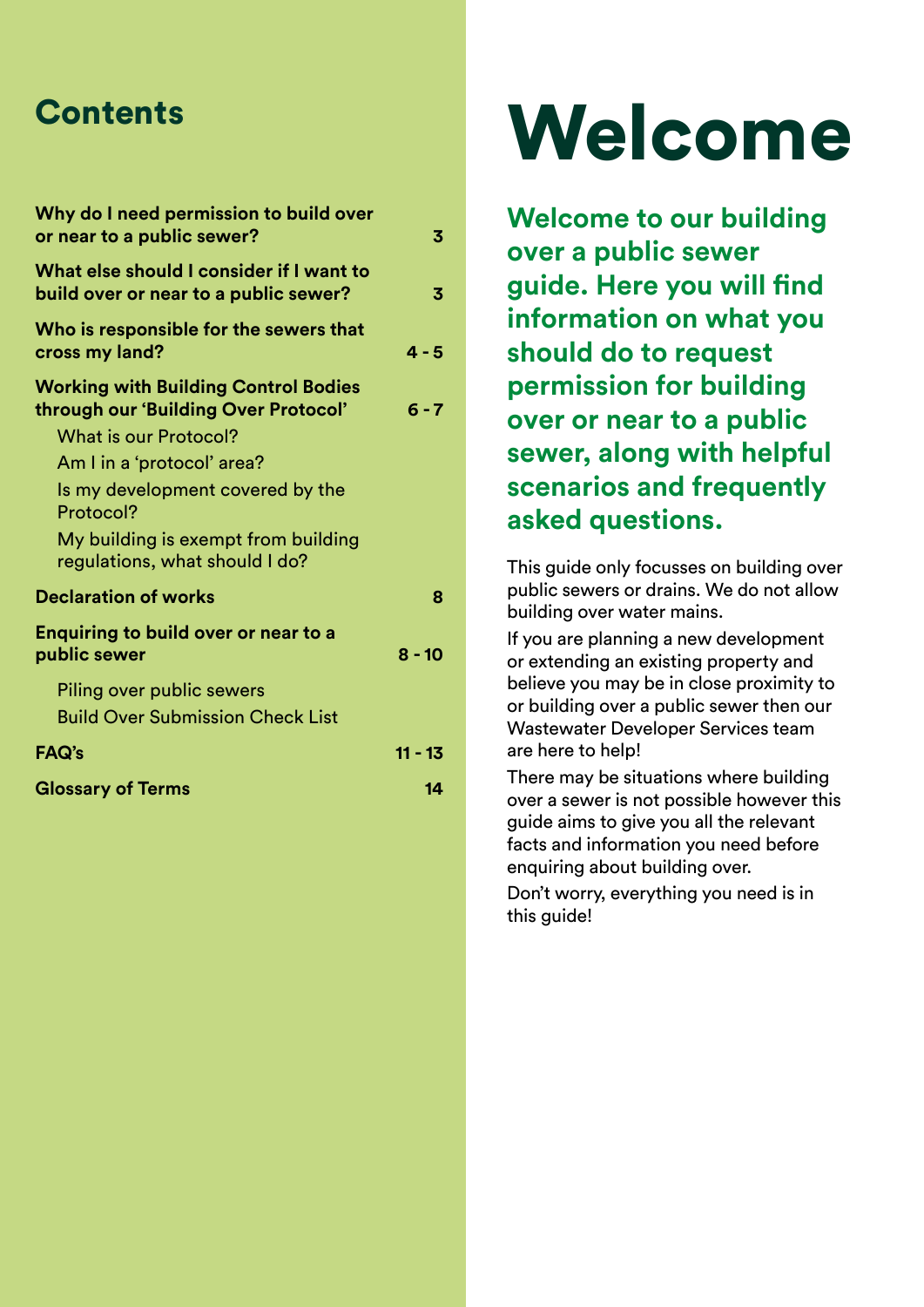## Why do I need permission to build over or near to a public sewer?

If your development is subject to national building standards (outlined in H4 Building Regulations) you will need our permission to build over or within 3 metres of the centreline of a public sewer.

If this is the case your appointed building control body (either an independent Approved Inspector or an inspector from Local Authority Building Control department) will contact us. This is usually quite late on in the development process (after planning permission has been granted) and therefore we would encourage you to speak to us early so that there are no hold ups when you apply for your building regulations approval.

There are a few different options to help you gain our permission depending on what you are building and how big or deep the sewers close to your building are.

This guide will explain the different approaches available to you and help you follow the correct process.

United Utilities have a **protocol** agreement with a number of Building Control Bodies across the region which allows them to act on our behalf for sign-off on some projects. Most residential extensions will be covered by this protocol. We are also signed up to a national approach (with other sewer companies) for smaller/shallower sewers that may allow an automatic approval to your proposals if they meet certain criteria, we refer to this as the **declaration of works** process. Finally we have our **enquiry** process for the larger deeper sewers. This guide will explain the different approaches available to you and help you follow the correct process.

We're responsible for public sewers in our area and many of these cross private land. We need to be sure that your proposals will not affect or our ability to operate and maintain the sewer and there will be no impact to the customers who are served by it.

## What else should I consider if I want to build over or near to a public sewer?

#### Protective strip

A protective strip is the area 3 metres either side of the centreline of a sewer pipe as detailed in Building Regulations. The size and depth of the pipe and the size of your development will determine if you need our permission to build in this area.

In all cases, consideration should be given to avoid building in the protective strip.

#### **Easements**

Some pipes are protected by legal 'easements'. If an easement exists on a pipe that crosses your land this should be included in your property deeds and you should have been made aware of this when you purchased your property.

Easements exist to make sure we can effectively operate and maintain our pipes. The terms of the agreement will usually detail any conditions associated with building within the easement area. It is United Utilities policy to honour the terms of such agreements.

#### **Diversions**

Diverting a public sewer is usually more desirable than having a building constructed over it. This means that the sewer can always be accessed for maintenance and repair should a defect occur and also reduce the impact on your building.

A land owner has the right to request that a sewer is diverted from their land to facilitate their development however they would be responsible for all costs associated with the diversion.

[For further information on sewer diversions](https://unitedutilities.com/sewer-diversion.aspx)  then please visit: **unitedutilities.com/ sewer-diversion.aspx**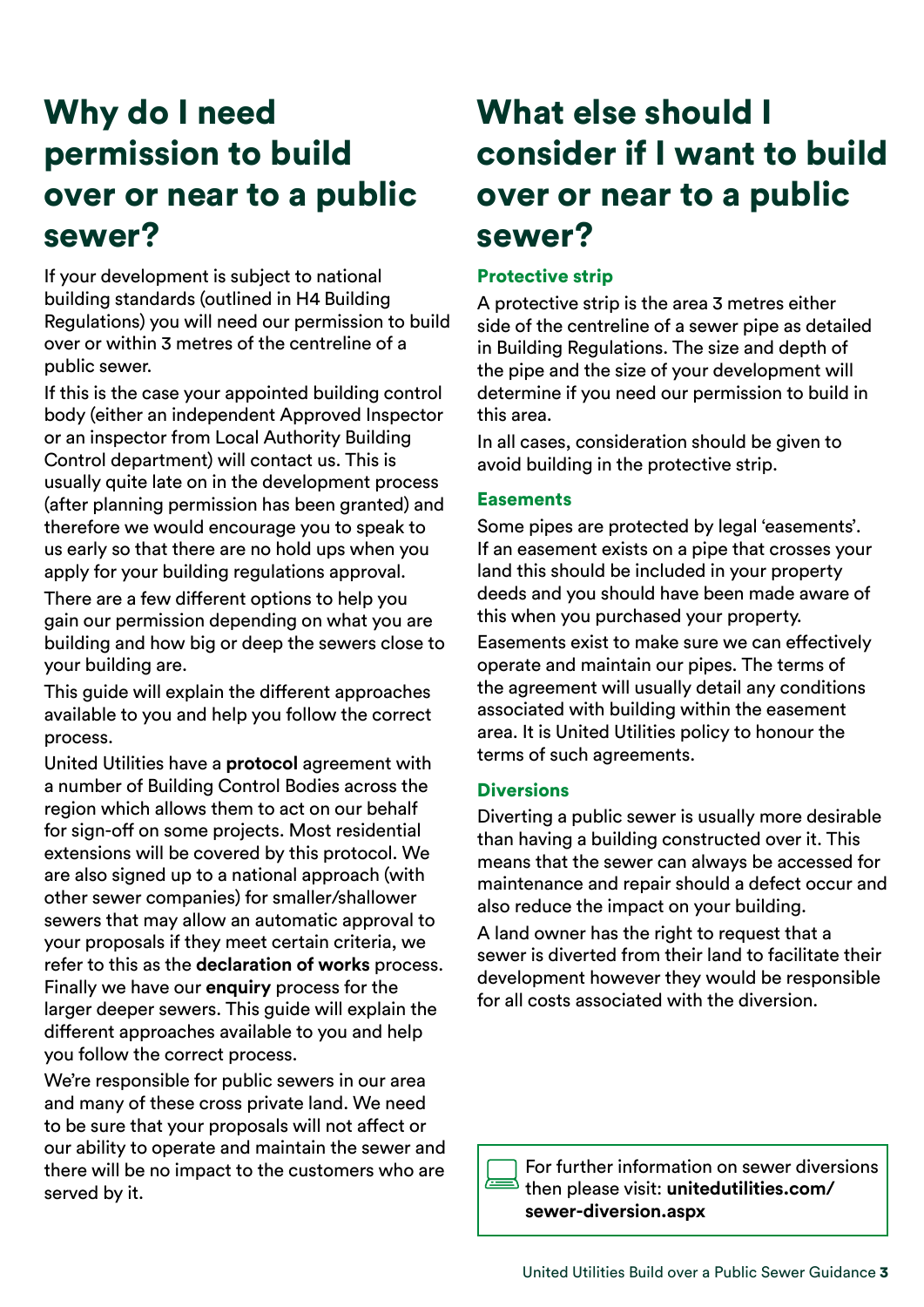#### Build over agreements

If we agree to you building over or within 3 metres (of the centreline) of a public sewer, then the permission will be subject to certain checks, conditions and possibly a legal 'Building Over Agreement' between the land owner and United Utilities.

A Building Over Agreement is a legal document which is usually put in place to protect our larger or deeper sewers. This is not a legal requirement but is a condition of our permission when the development might have a more significant impact on our pipes and therefore makes sure that we can access the pipe if something goes wrong. A build over agreement will place onerous conditions on the land owner and independent legal advice should be sought before entering into such agreements.

There are legal and administration fees associated with entering into a "Building Over Agreement". Details of these charges can be found on our charges page.



### Who is responsible for the sewers that cross my land?

From 1 October 2011, changes to the law meant that United Utilities, along with all other water and sewerage companies across England and Wales, took on responsibility for the majority of private sewers and lateral drains (drains located outside the boundary of your property) laid and being used before July 2011. Previously, these pipes were the responsibility of the owners of the property to which the pipes were connected to.

The aim of the transfer was to remove the burden of costly maintenance and confusing responsibilities from our customers whose homes are served by these sewers and drains.

If you think there might be a pipe crossing your land we recommend you contact our Property Searches team on **0370 751 0101**  to understand what it is. Please be aware that due to the private sewer transfer, not all sewers will be displayed on the maps.

The diagram on page 5 should help to explain who is responsible for the sewer pipes.

Alternatively you can review our sewer records at your Local Authority offices, or you can book an appointment to view our sewer and water records at our offices at Lingley Mere Business Park, Lingley Green Avenue, Warrington WA5 3LP.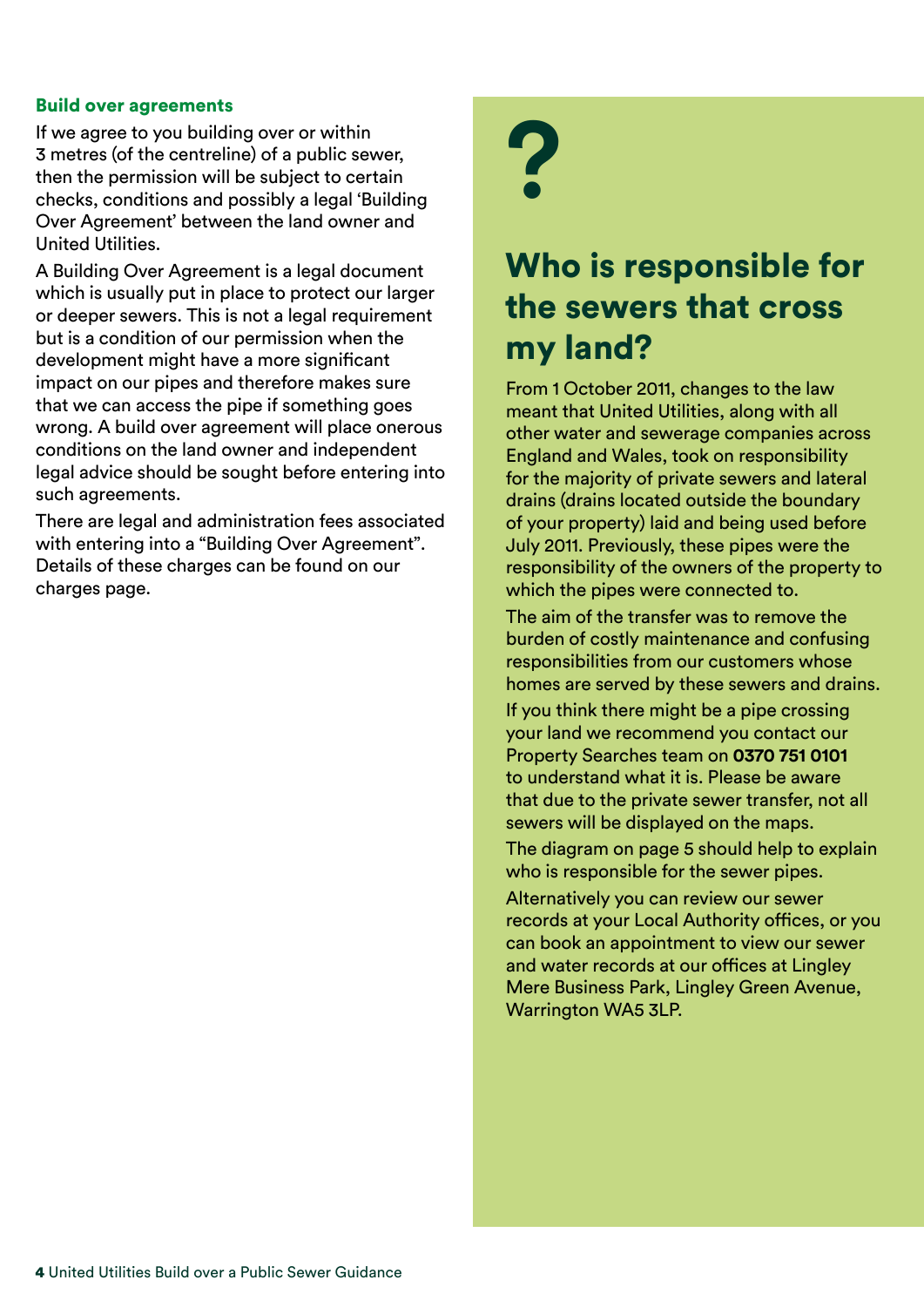#### What am I responsible for?

You are responsible for the pipes, gutters and drains in and around your home, including the drains from your property up to your boundary. If you have a problem with these, you'll need to call a plumber (it's worth checking your insurance first as you may be covered for the cost of repair).

If your property was built after June 2011, it's likely that United Utilities will only be responsible for the red sewers shown on the map below.

#### What is United Utilities responsible for?

If your property was built and occupied before July 2011 then the pipes that are highlighted in light blue on the diagram below will be the responsibility of United Utilities. These pipes usually drain more than one property and connect the private sewers and drains to the public sewer network.

#### What is your local authority responsible for?

Local Authorities are responsible for road gullies; small grate-covered openings at the edge of roads, used to drain surface water from the highway.





#### **Key**

**Private drain** (responsibility of home owner)

**Shared sewer pipe/pipe beyond the property boundary** (responsibility of United Utilities if the property was constructed and connected to the public sewer prior to 1st July 2011)

► **Public sewer** (responsibility of United Utilities)

**Boundary** 

You can find more information on sewers and drains at our website **unitedutilities. [com/sewers-and-drains-explained.aspx](https://www.unitedutilities.com/help-and-support/wastewater-services/sewers-and-drains-explained/)**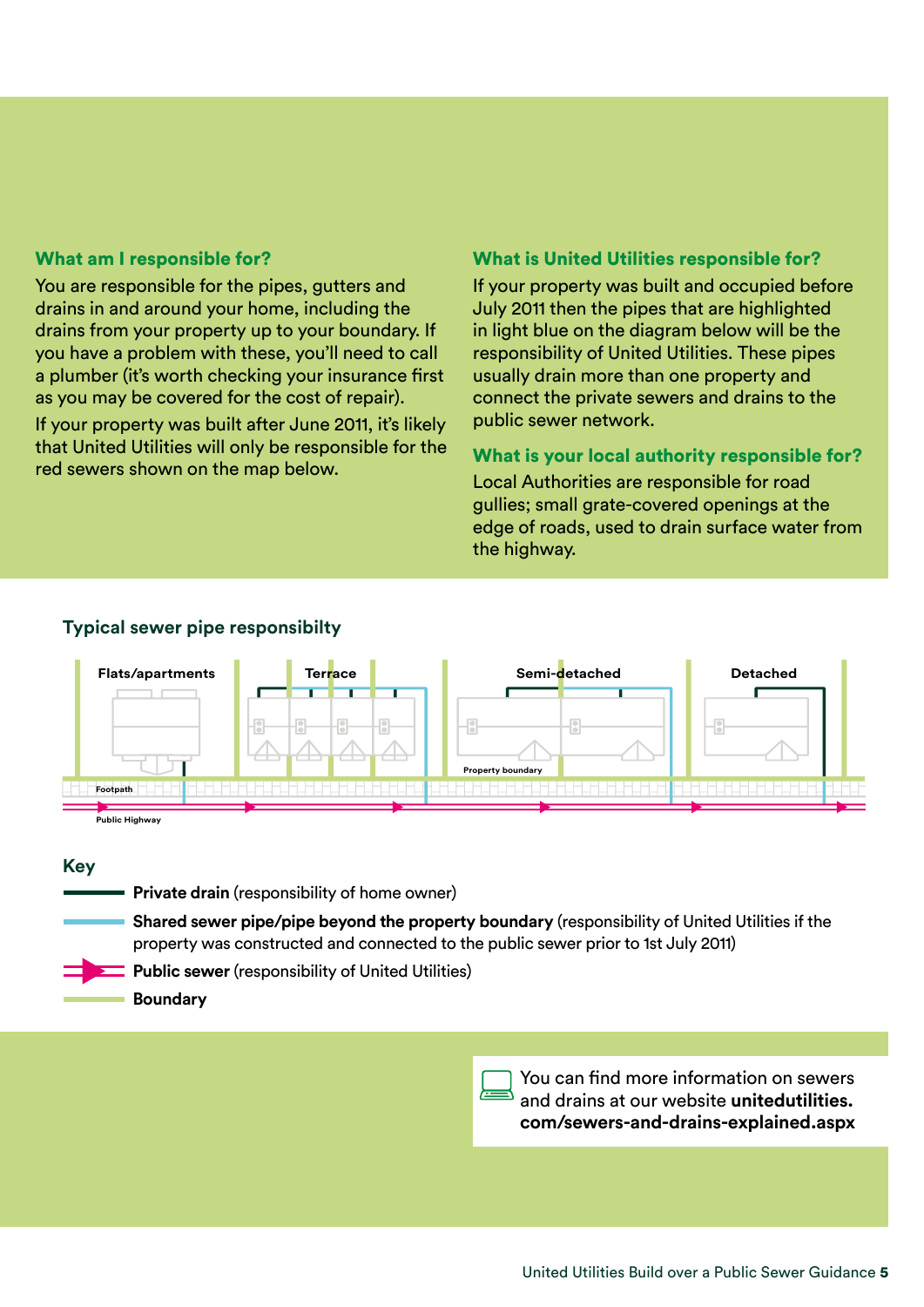## Working with Building Control Bodies through our 'Building Over Protocol'

#### What is our Protocol?

We are dedicated to delivering exceptional customer service and following the private sewer transfer in 2011, we teamed up with the majority of local councils (see map opposite for information) and Approved Inspectors to create our Protocol to offer customers a a faster, more efficient service when they come to build.

Our Protocol gives building control bodies the authority to approve potential build overs on our behalf; within specific criteria (see figure 1). We are currently the only water company in the UK that offers this service.

During and after construction a building control body is required to confirm that the work complies with national building standards (outlined in H4 Building Regulations). The customer can choose whether to use a Local Authority Building Control (LABC) department or an independent Approved Inspector to make this assessment.

#### Am I in a 'protocol' area?

If your council is listed opposite, they are **not**  in our Protocol but you may be able to use our Declaration of Works process (see page 8 for more information).

Not all local councils are in the protocol with United Utilities, but most are. You can check the map opposite to see if your local council is or, if you have chosen to use an independent approved inspector then they will be able to tell you if they are in the protocol or not.

If the council or approved inspector is not in the protocol then they will just have to consult with us with your plans of how you intend to protect the public sewer and your building from the sewer (should it ever collapse).

**Council areas that are not in the Protocol** 



- **High Peak**
- **• Staffordshire Moorlands**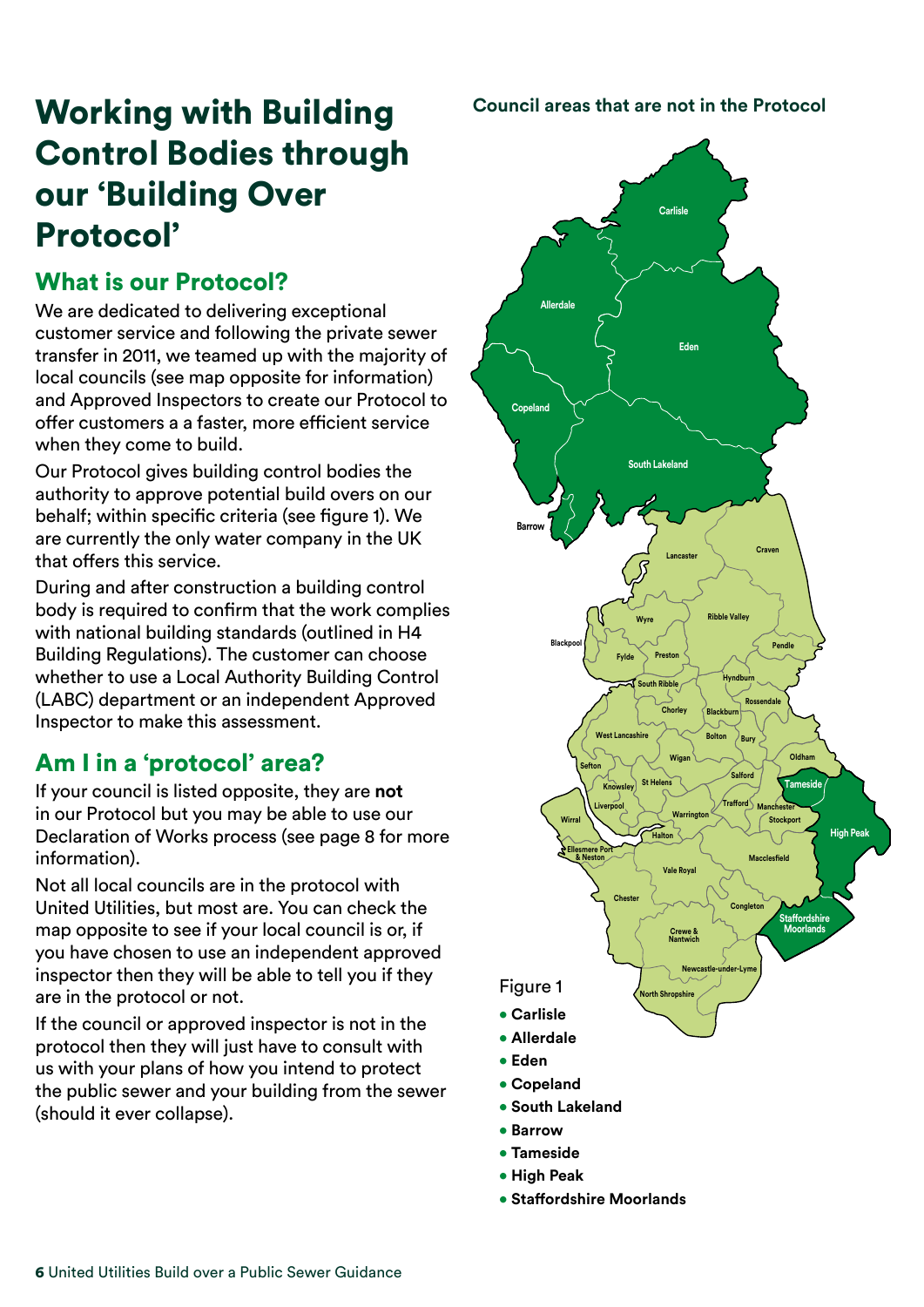#### Is my development covered by the Protocol?

Your development will be covered by the Protocol agreement if you can answer 'yes' to all of the questions below.



**Size of Development** - Is the length of your new building (over the sewer) smaller than 12m Yes No

**If you have answered 'no' to any** of the above questions you will need to submit an enquiry to us (see page 8 for guidance). Your build will not be covered under the Protocol.

**If you can answer 'yes' to all** of these questions all you need to do is simply apply for your building regulations with your LABC department or Approved Inspector. Information regarding building control bodies can be found either in the Yellow Pages or via an internet search.

When you work with building control; if they are satisfied with your proposals and it fits our criteria, they will approve this on United Utilities' behalf and you will not have to contact us for further approval.

Due to the transfer of private sewers not all sewers are mapped on the public records. The protocol allows the building inspectors to deal with most of the types of pipes that you would expect to find around your house however, you or your builder may come across a larger or deeper pipe that is outside of the criteria (see figure 2). If this is the case they will notify United Utilities who will attend your site within 48 hours to discuss the proposals with you and the next steps. It is likely that further investigation and design work will be required (at your expense) to determine its exact location condition and to ensure that your proposals will not affect it.

#### My building is exempt from building regulations, what should I do?

Some structures are exempt from building regulations however we recommend you still talk to us about your plans. We will offer advice and ask that where possible your structure complies with the Building Regulations as we see this as good practice which should help you avoid damaging a sewer.

Your development may fall under our Declaration of Works criteria please see page 8 for details.

If a pipe is not protected properly, even from a small conservatory or garage then any damage to it could cause your new structure to move or subside. Furthermore, you may be liable for the damage to the sewer if your new structure is deemed to have caused it. If we ever need to repair a defective sewer, this could even mean removing the structure or gaining access (digging) through it.

For more information on which buildings are exempt, please visit the Government Planning Portal by going to **[www.planningportal.gov.uk/](www.planningportal.gov.uk/buildingregulations)  buildingregulations**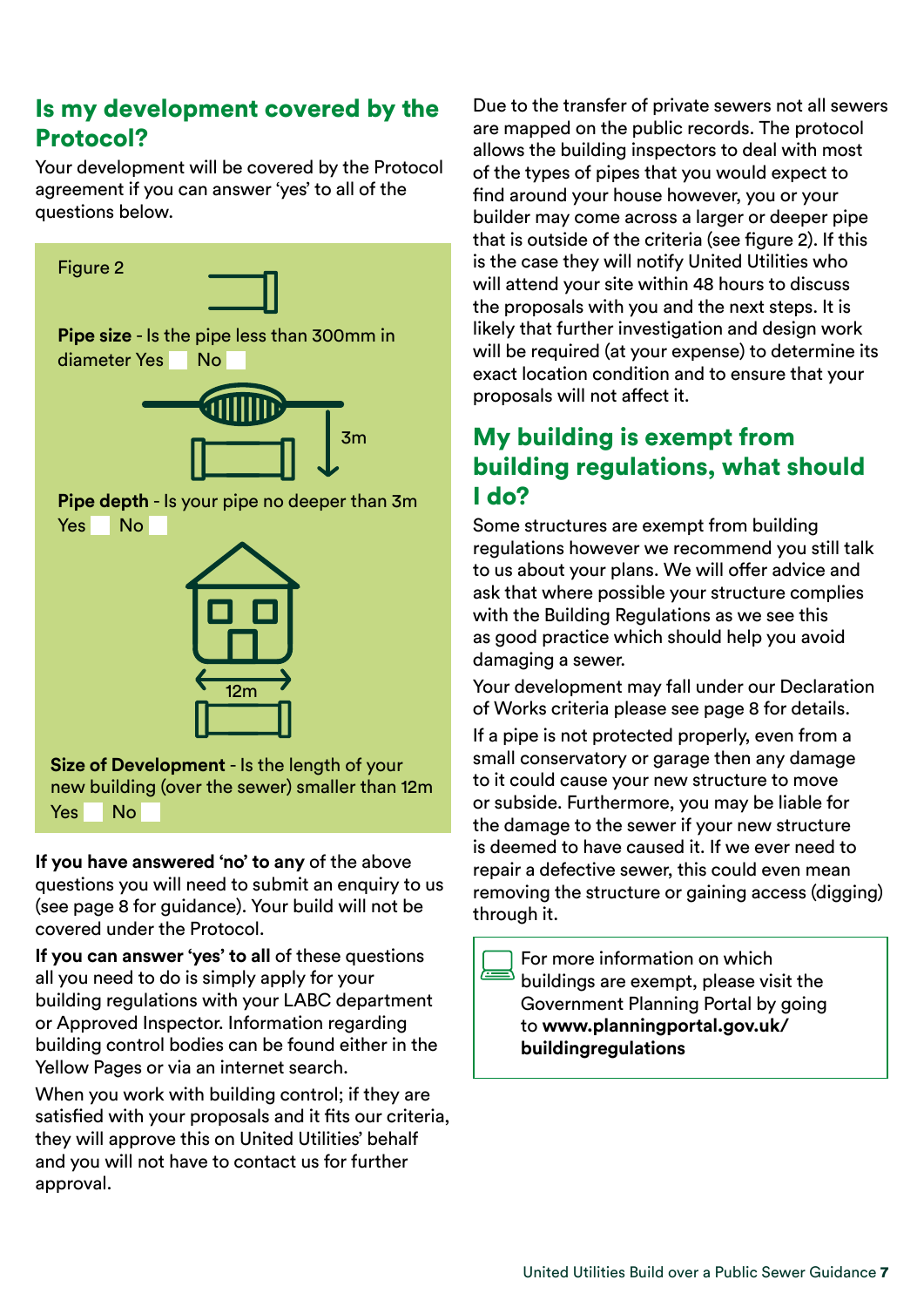## Declaration of works

Most residential extensions will be covered by our Protocol agreement with local councils and Approved Building Control Inspectors. However if you are not in a protocol area, not using an approved inspector that is signed up to the protocol or are building something that is not subject to the Building Regulations (some conservatories etc.) then you may be able to utilise our declaration of works procedure.

This process can be followed in some very specific circumstances to allow you to gain consent from us.

You will need to complete a checklist and declaration about your development including your foundation plans, the type, size, location, access and condition of the sewers. You may need the support of a competent architect, engineer, builder or surveyor to answer some of these questions correctly.

The full criteria is explained clearly within our declaration of Works Pack which is available on our website at **[http://www.unitedutilities.com/](http://www.unitedutilities.com/build-over-sewer.aspx)  build-over-sewer.aspx** 

Once you have completed the declaration and submitted it to us, we will respond within 14 days detailing the next steps you need to take.

## Enquiring to build over or near to a public sewer

If your building isn't covered by the Protocol or the declaration of works procedure (see page 6) you will need to apply directly to us.

Your enquiry might not be covered under the protocol if the pipe is too big, too deep or a significant amount of the pipe will be covered. It might also be as simple as your chosen Building Control Body (Local Authority or Approved Inspector) has not signed up to our Protocol.

If you need to contact us directly for us to assess your enquiry, you should complete the following actions:

#### **STEP 1: Fill in building over enquiry form**

(see page 15)

Please answer all questions on the enquiry form

#### **STEP 2: Locate the exact position of the sewer**

You may need the services of a specialist drainage contractor who will be able to locate and trace the line of the sewer for you. This information can then be passed to your Architect or Engineer to refine your design proposals and make sure that they comply with Building Regulations.

It is the applicant's responsibility to demonstrate the exact relationship between any United Utilities' assets and the proposed development.

#### SAFETY IN SEWERS

The Health and Safety of workers on the Public Sewer Network is our number one priority. As a minimum requirement, workers carrying out sewer construction on the public sewer must hold a current City and Guilds or SQA standard or CABWI Level 2 Award Certificate for Working in Medium or High Risk Confined Spaces in the Water Industry. In addition, those carrying out the work must be suitably experienced.

For access to work on our sewer network, please see our website **[www.unitedutilities.com/builders](www.unitedutilities.com/builders-developers/working-near-our-assets/)[developers/working-near-our-assets/](www.unitedutilities.com/builders-developers/working-near-our-assets/)** for more information on what you need to do.



Only Intrinsically Safe CCTV equipment can be used in public sewers

#### **Example of a a drainage survey**



Pipe in good condition no defects or cracks, water flowing freely

Pipe in poor condition, cracks, collapsing change in shape. This cannot be built over or near to

**Please note, United Utilities do not currently provide a sewer location or sewer CCTV service.**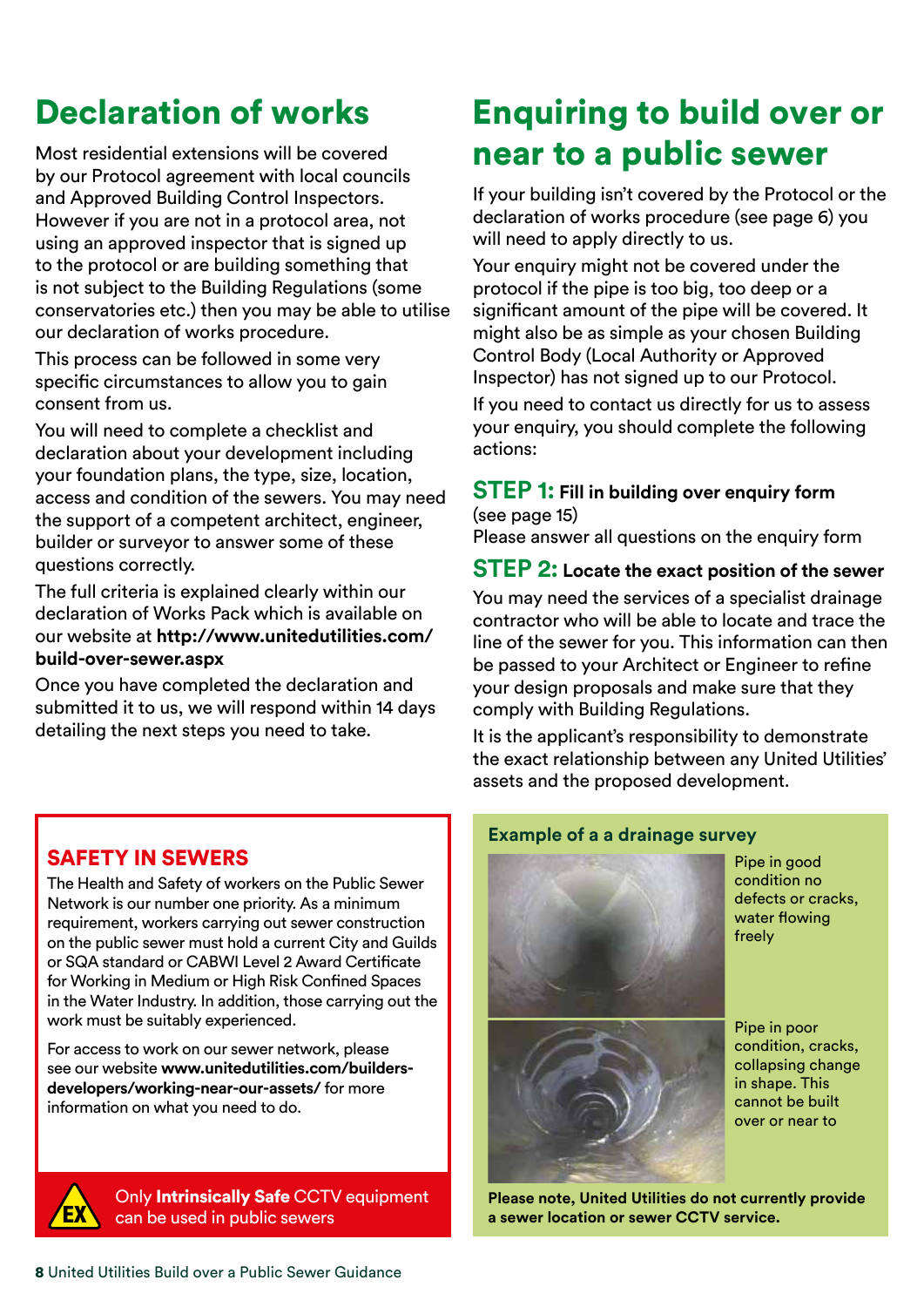A number of providers offer a paid for mapping service including United Utilities. To find out how to purchase a sewer and water plan from United Utilities, please visit the Property Searches website: **[unitedutilities.com/property-searches](https://unitedutilities.com/property-searches)** 

You can also view the plans for free. To make an appointment to view our sewer records at your local authority please contact them direct, alternatively if you wish to view the water and the sewer records at our Lingley Mere offices based in Warrington please ring **0370 751 0101** to book an appointment.

Due to the public sewer transfer in 2011, not all sewers are currently shown on the statutory sewer records and we do not always show private pipes on our plans.

Please be aware that these records will only give you an indication of the presence of a sewer, as you are considering building over or near to a sewer you will need to determine its exact position (depth and proximity to your proposed building). You cannot produce a full design or plan until you know the exact location of the sewer.

You cannot build over a sewer that is in poor condition. Therefore you must provide a CCTV survey and copy of the report provided by the surveyors when you submit your enquiry to build over or close to a public sewer.

It is likely the same specialist drainage contractor who locates and trace the line of the sewer will also provide this service for you.



Plan showing proposed building work

**Please note, United Utilities do not currently offer any design services.** 

#### **STEP 3: Produce location and foundation plans**

You may need the help of an architect or a consulting structural or civil engineer so that we can clearly see on a plan what protection measures you have considered for the sewer and your building. This will help you make sure that your proposals meet the requirements of the Building Regulations which include guidance on how to protect the sewer (Part H4) and how to protect your building from the sewer, should it ever fail (Parts A2 & A3). They should be familiar with the regulations and be able to help you make a compliant submission.

The plan must be drawn to scale, showing the building outline and the exact position of the public sewer(s) in relation to it.

The plans must comply with the guidance that supports the relevant Building Regulations, specifically the foundation details and how the sewer and building are protected from each other. A cross section of the sewer and buildings also needs to be provided see figures 3 & 4.



Location Plan (not to scale)



over sewer pipe

Cross section drawing on Lintel construction

Granular pipe bed and min 50mm

Cross section through foundations and sewer showing protective measures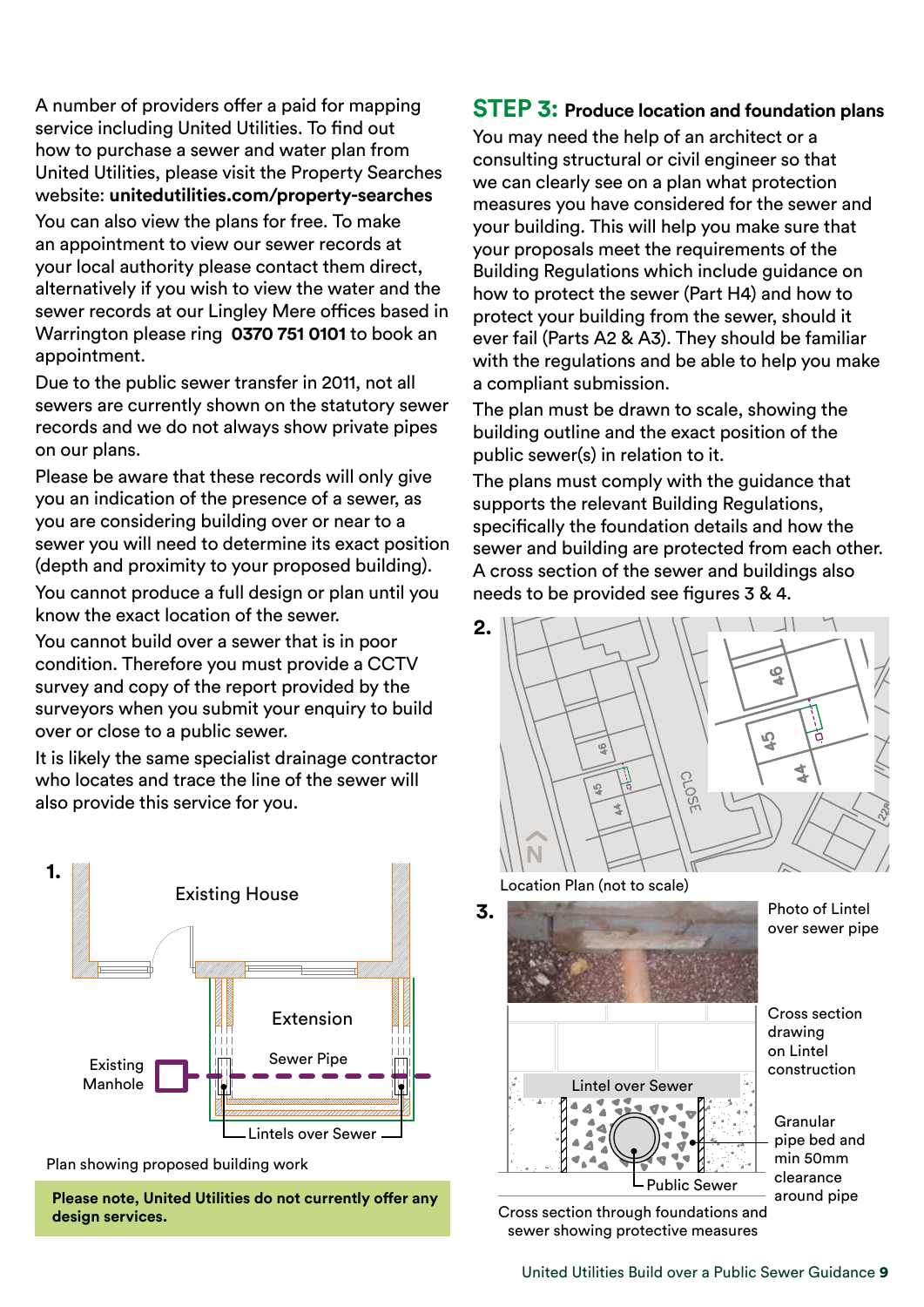

#### Piling near sewers

For some deeper sewers pile foundations can be more cost effective (compared to trench fill or strip) to ensure that the load from the building is taken below the pipe.

There are some very important things to consider though when piling near sewers, such as;

- 1. **Knowing exactly where the pipe is.** Even with the sonar equipment companies use to locate pipe this might not provide pin-point accuracy of the line of a sewer. Also for sewers, the 'sond' that is put into the pipe might not be central therefore the reading at ground level might not be the center of the pipe. You should discuss this with your drainage contractor as damaging deep sewers can be very expensive and sometimes impossible to repair. The only way to establish the true line of the sewer would be by digging to expose the crown of the pipe. Digging near to utilities can be dangerous and should only be carried out by competent persons.
- 2. **What 'type' of pile to use.** There are many different types of pile available and your engineer or piling contractor will advise you on the right choice for your design but you must consider the potential impacts of it on the sewer. For example 'driven' piles can cause a lot of vibration in the ground and possibly damage the sewer (and other buildings). Driven piles can also cause displacement of the soil around as well as adding horizontal pressure on the pipe. Augured piles are usually preferable as this involves drilling out the ground and replacing it with a concrete pile. Sometimes the pile can be augured until past the sewer and then driven in but again your engineer or piling contractor should advise you on the best approach.

 3. **Your responsibility.** You should ensure that you make your engineer and piling contractor aware of any sewers and other utilities (water and gas pipes). You should also be aware of who is taking responsibility for the work near to the public sewer. For example, when you sign for an order for a piling contractor, the small print may say that you are responsible for all the utilities on the site. Discuss this with contractor, sometimes they will offer to survey the sewer before and afterwards to check its condition.

#### Build Over Submission Check List

| <b>Enquiry Form</b>                                                                                                   |  | <b>CCTV</b> survey |  |  |  |
|-----------------------------------------------------------------------------------------------------------------------|--|--------------------|--|--|--|
| Site location and foundation plan<br>(a further survey will be required after<br>construction if permission is given) |  |                    |  |  |  |

#### Fees

An administration fee of **£161.00** will be payable if permission is granted by us and a build over agreement is required. There will also be legal fees payable associated with arranging the legal agreement which are **£409.00** for household premises and **£578.00** for non-household premises. The legal fees will be requested by our legal department when the draft agreements are issued to your legal representative.

Fees will not be payable if we object to your development.

Larger and/or deeper sewers may require more information to support your foundation design, which we will request from you following your initial enquiry. This information may need to be sent to our Civil/Geo-technical Engineers and any fees associated with checking this information will be charged 'at cost'. Information on all of our charges can be found at **[unitedutilities.com/](https://www.unitedutilities.com/services/builders-developers/charges-scheme)  [services/builders-developers/charges-scheme](https://www.unitedutilities.com/services/builders-developers/charges-scheme)** 

Please submit all the above information with your build over enquiry form either by email;

**[Wastewaterdeveloperservices@uuplc.co.uk](mailto:Wastewaterdeveloperservices@uuplc.co.uk)** 

Or by post to; Developer Services, Grasmere House, 2nd Floor, Lingley Green Avenue, Great Sankey, Warrington WA5 3LP.

10 United Utilities Build over a Public Sewer Guidance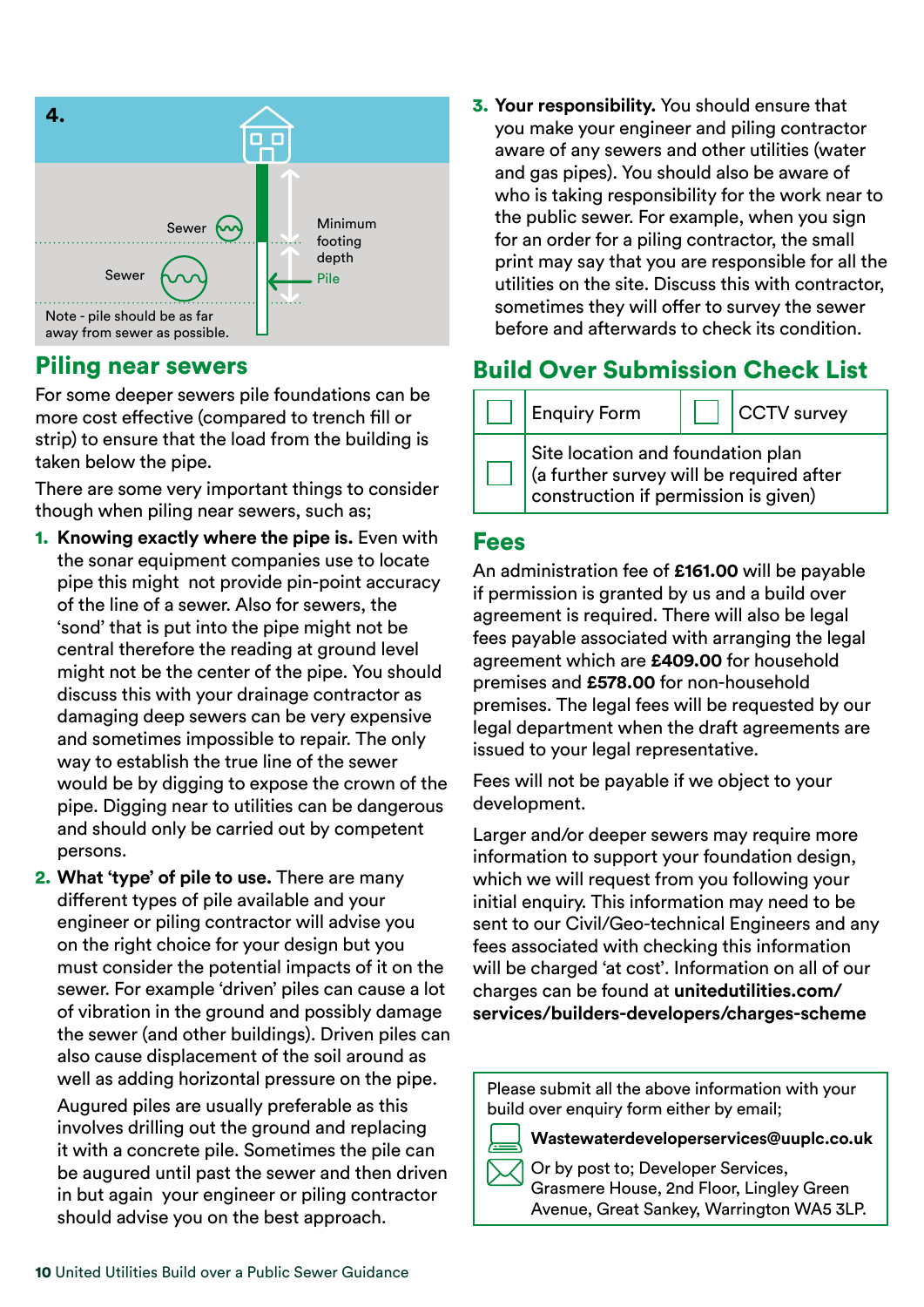# FAQ's

#### Why do I need an agreement with United Utilities?

United Utilities own all public sewers in our region. As we are responsible for maintaining our sewer network we need to make sure that building work does not restrict our ability to do this or cause damage to our sewers.

The extra weight of a new building near to a sewer can cause the sewer to collapse resulting in damage to the building and interrupting drainage to existing properties. This can cause sewer flooding both internally and externally to customers properties. In these circumstances we would need access to our sewer in order to repair it which could result in the building being demolished.

The consultation of the sewerage company is in Building Regulations 2010 Part H4. Building Inspectors may ask to see a copy of your agreements before they will sign off your completion certificate.

Copies of this document can be viewed at:

**www.planningportal.gov.uk/ [buildingregulations/approveddocuments/](www.planningportal.gov.uk/buildingregulations/approveddocuments/downloads)  downloads** 

#### What is a public sewer?

A sewer is a pipe that carries wastewater from more than one property. They can be on private or public land however they're mostly in the ownership of the local Water and Sewerage Company.

### What is a lateral drain?

A drain is a pipe that carries wastewater away from one property. Drains belong to the owner of the property they are connected to.

A drain is the property owner's responsibility until it connects to either someone else's drain or a sewer, or if it passes into somebody else's land. Please see page 5 of this document for examples.

You must ensure that your proposals do not fully cover over a lateral drain that serves other properties. Building over it will remove our ability to access and maintain that drain in the future.

Nearly every property is connected to its own private drains, and the property owner is responsible for maintaining and repairing them. Some properties have shared drains, such as a block of flats. Owners of these properties are jointly responsible for their drains.

A lateral drain is the part of a drain which lies outside the property boundary, and in some cases, can be located under someone else's land or a road. Before 1 October 2011, lateral drains were the responsibility of the individual property owner.

#### What is a Build Over Agreement?

There are some circumstances when we will need to arrange a formal 'Building Over Agreement'. This is a legal document which is put in place to protect the sewer/drain and makes sure that we can access the pipe if something ever goes wrong.

In some circumstances we may issue a retrospective Building Over Agreement if work has already been carried out over or close to a public sewer. This is by exception only and where all our criteria has been met.

### What happens if I do not apply?

The absence of a Completion Certificate which is issued by your building control body at the end of your build, can cause some problems when trying to sell your property. If you have not sought the proper permission from United Utilities then the building control body will not be able to issue this Certificate.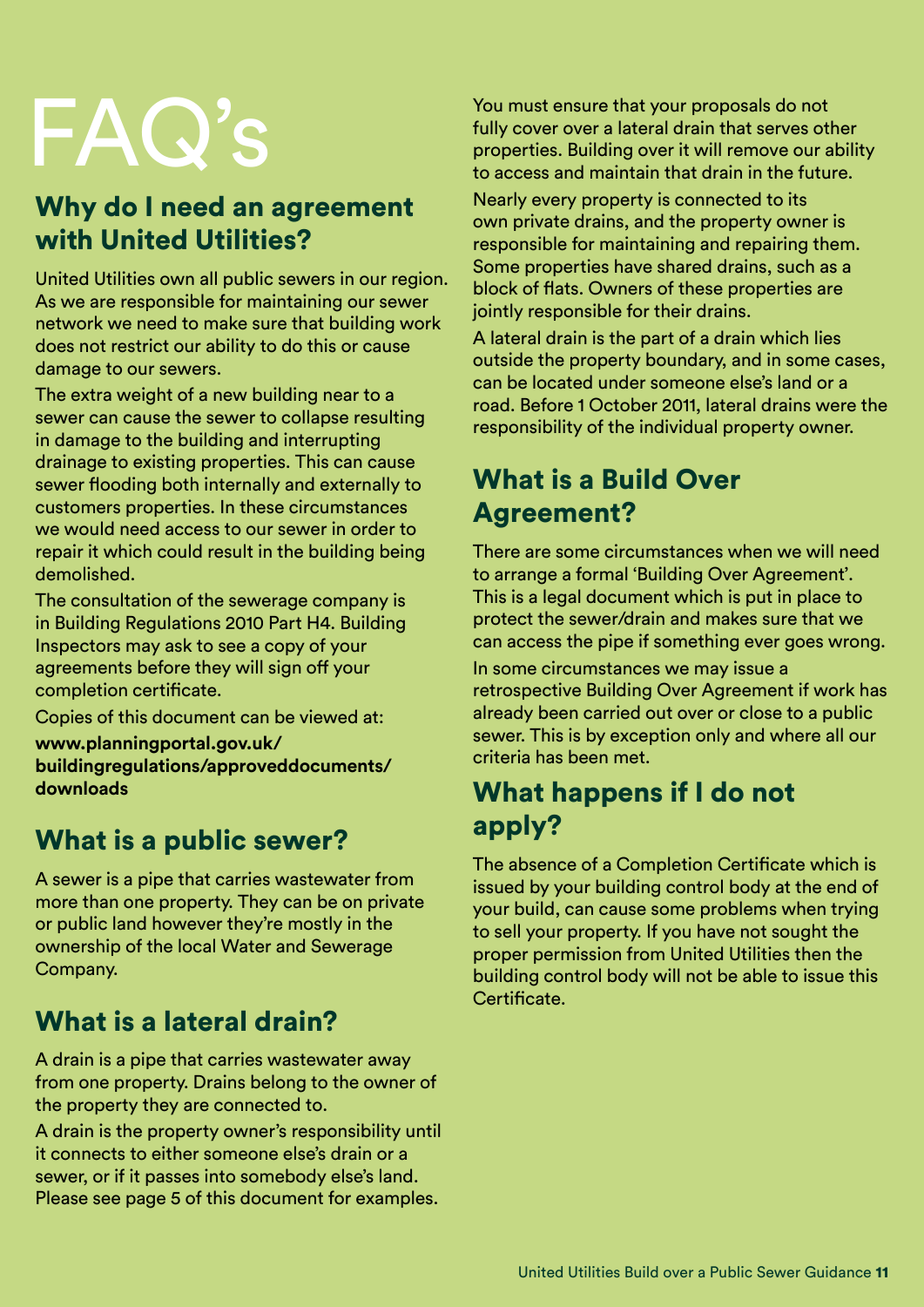#### I am not sure if I am building within three metres of a public sewer what do I need to do?

You may need the services of a specialist drainage contractor to determine if your build falls within 3 metres of a sewer.

They will usually undertake a 'probe and mark' with a sonar device to plot the line of the sewer at ground level and establish its depth.

United Utilities doesn't currently offer this service however private contractors can be found using an internet search.

#### When will building over or close to a United Utilities asset not be allowed?

We will not agree to the following being built over:

- Pumping/Rising mains
- Manholes
- Most brick, masonry or pitch fibre sewers
- Strategic Sewers (usually large diameter, deep sewers)
- Water Mains

#### When would your enquiry be refused?

- The Build Over enquiry form is either incomplete or information is not clear.
- No location plans have been submitted with the enquiry form.
- Plans do not show the exact location of the sewer (we need to see the position of the sewer and the flow direction in relation to the existing building and the proposed building work before any assessment can be made).
- Plans show that you wish to build over a manhole or inspection chamber.
- The enquiry is for a new dwelling built over a sewer. We would expect existing sewers to be diverted around new buildings.
- No cross section drawings have been submitted. We require this drawing if the building is over or within 3m of the sewer as we need to see how the foundations will be constructed. Cross section drawings must

show the foundation in relation to the sewer, with clearance marked and any bridging detail specified.

- Minimum clearance has not been achieved between the foundations and the pipe.
- Foundations have not been taken below the invert level of the sewer.
- Plans show that the sewer is surrounded in concrete. Pipes must be surrounded in pea gravel unless agreed otherwise.
- The proposal includes a plan to remove a critical access point or change of direction manhole.

#### Can I build over a manhole?

We will not grant permission for new buildings (or extensions to buildings) to be built over existing access to public sewers.

#### Can I start work before permission is received?

Building work shouldn't start until approval has been granted. If following our assessment (or after assessment by an Inspector) your design plans need to be amended, it is more difficult to do if building work has begun. This is also likely to mean that you could incur more cost that could be avoided.

Often a pre-construction CCTV survey will need to be completed to check the condition of the sewer.

#### What happens if the sewer is in poor condition?

We will not agree to building over or near to any sewer that is in poor condition and reserve the right to withhold permission to build over until all defects are rectified.

We have a responsibility to carry out repairs to defective sewers, however this work would be prioritised according to customer impact, risk and business needs. Therefore the time scales involved in arranging any works may not be conducive to your building works.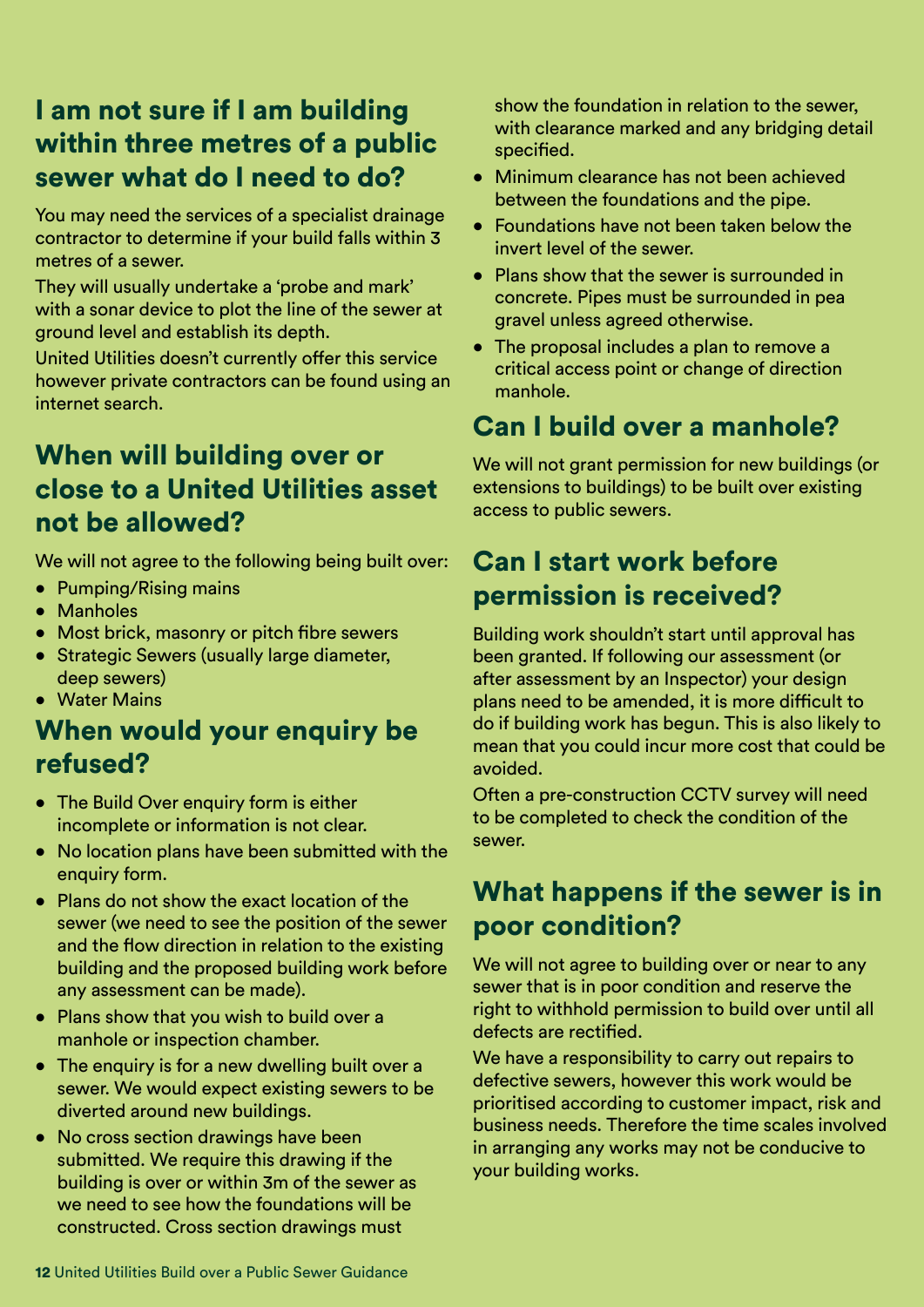In certain circumstances, to facilitate the building works and only where we classify the defects as no immediate risk to customers, we may grant permission for you to appoint a competent contractor to carry out a repair. This will be at your own expense and any permission to carry out works would be assessed on a site by site basis.

### Can I divert the sewer?

We would prefer a sewer to be diverted rather than built over (if this is feasible) so that we can easily access the sewer if ever needed for maintenance and repair. You need permission to divert a public sewer and more information, including an enquiry form can be found on our website **[unitedutilities.com/sewer-diversion.aspx](https://unitedutilities.com/sewer-diversion.aspx)** 

#### The sewer from my property drains from my property only. Do I need permission from United Utilities?

See page 5 for information on sewer responsibility.

#### What does the Building Regulations have to do with a sewer?

The building regulations is the legislation which states that you need the permission of the sewer owner (in this case United Utilities) to build over or within 3 metres of it.

Your building will have to meet these regulations in order for your appointed building control body to issue with your 'completion certificate' when you finish your works. Upon receipt of your enquiry, you should keep a copy of this response to your appointed building control inspector or the Local Authority.

We ask that your submission complies with the building regulations guidance as it offers good advice around protecting drains and sewers from buildings and also protecting buildings from drains and sewers should they ever fail.

It is essential that we see that you have fully considered the sewer and how to protect it from your building in line with these regulations this helps us make the right decision whether we can grant permission or not for your development to be built.

#### Working on or entering the public sewer (including CCTV survey work, altering the public sewer or public sewer manholes)

All of United Utilities wastewater assets fall under the 'Dangerous Substances and Explosive Atmospheres Regulations' (DSEAR) and as such all sewers are classed as 'zone 2'. This means that any CCTV survey equipment used within the sewers needs to be intrinsically safe (Ex rated) as to not cause ignition or spark in a potentially explosive atmosphere.

For access to work on the public sewer network, please visit our website **[www.unitedutilities.com](https://www.unitedutilities.com/builders-developers/working-near-our-assets/)/ [builders-developers/working-near-our-assets/](https://www.unitedutilities.com/builders-developers/working-near-our-assets/)**  for more information on what you need to do.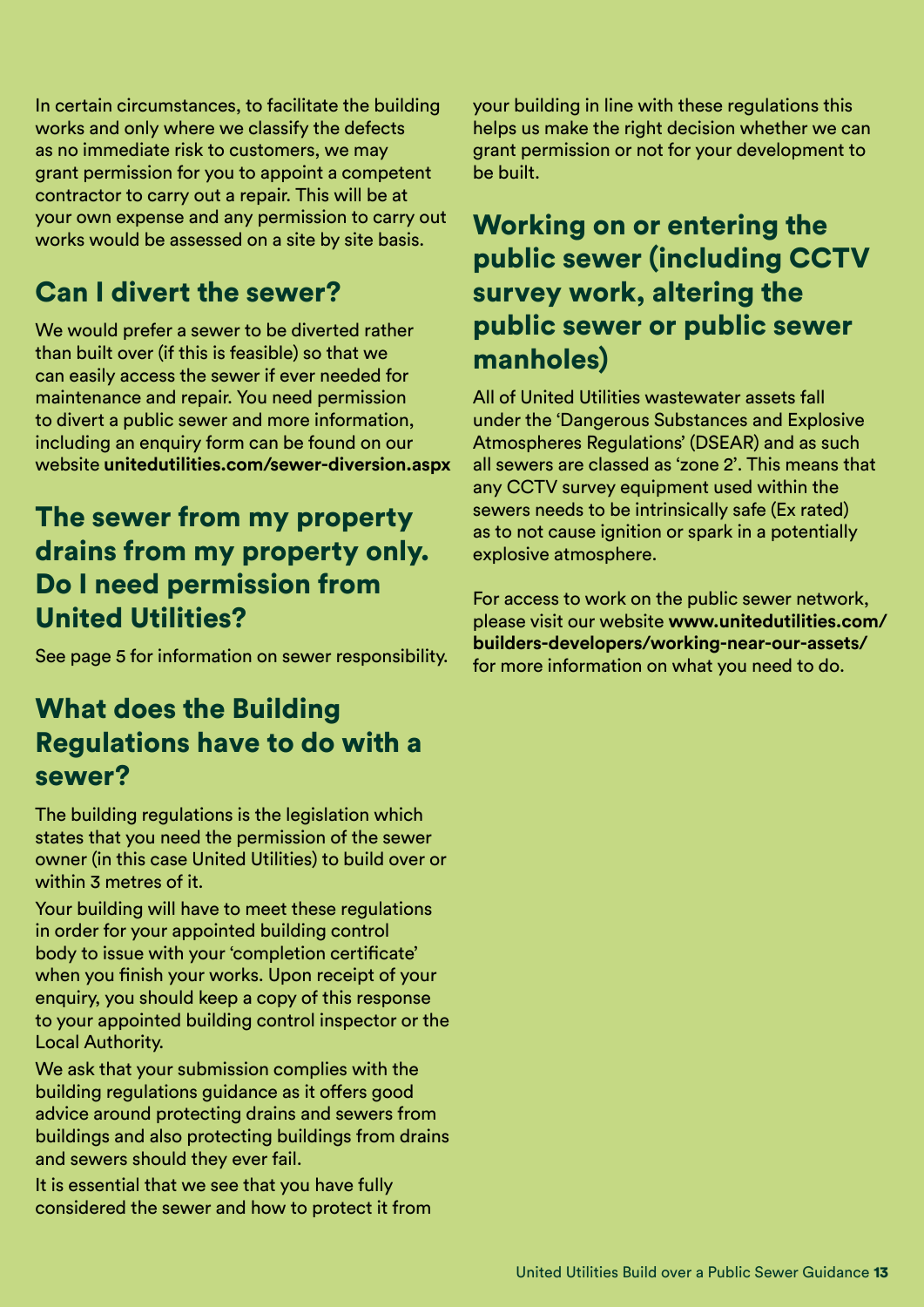## Glossary of Terms

| <b>Foul Water Drain/Sewer</b> | A pipe that carries waste water from the property eg toilet,<br>bath, shower, dishwasher etc. Surface rain water should not be<br>discharged into a foul sewer |
|-------------------------------|----------------------------------------------------------------------------------------------------------------------------------------------------------------|
| <b>Combined Sewer</b>         | A pipe that carries waste water and surface water away from<br>the property                                                                                    |
| <b>Surface Water Sewer</b>    | A pipe that carries away rainwater from the property. Foul<br>water should not be discharged into this pipe                                                    |
| <b>Manhole</b>                | A Large chamber allowing us physical access to our sewer<br>network. Only authorised personnel can have access                                                 |
| <b>Inspection Chamber</b>     | A small chamber which is used to rod and jet the sewer if there<br>are any blockages                                                                           |
| <b>Y</b> Junction             | A Pre formed junction pipe used for new connections                                                                                                            |
| <b>Property Drain</b>         | This is a private drain which will only serve the one property                                                                                                 |
| <b>Lateral Drain</b>          | A pipe serving one property which is located on third party<br>land. This is owed and maintained by United Utilities                                           |
| <b>Rodding Eye</b>            | A small entry into the sewer to allow access for rodding in case<br>of blockages                                                                               |
| <b>Invert Level</b>           | The level of the sewer or drain which can be measured from<br>the inside of the bottom of the pipe                                                             |
| <b>Soffit Level</b>           | The most highest point inside the pipe                                                                                                                         |
| <b>Cover Level</b>            | The measurement taken from the highest point of the manhole<br>cover                                                                                           |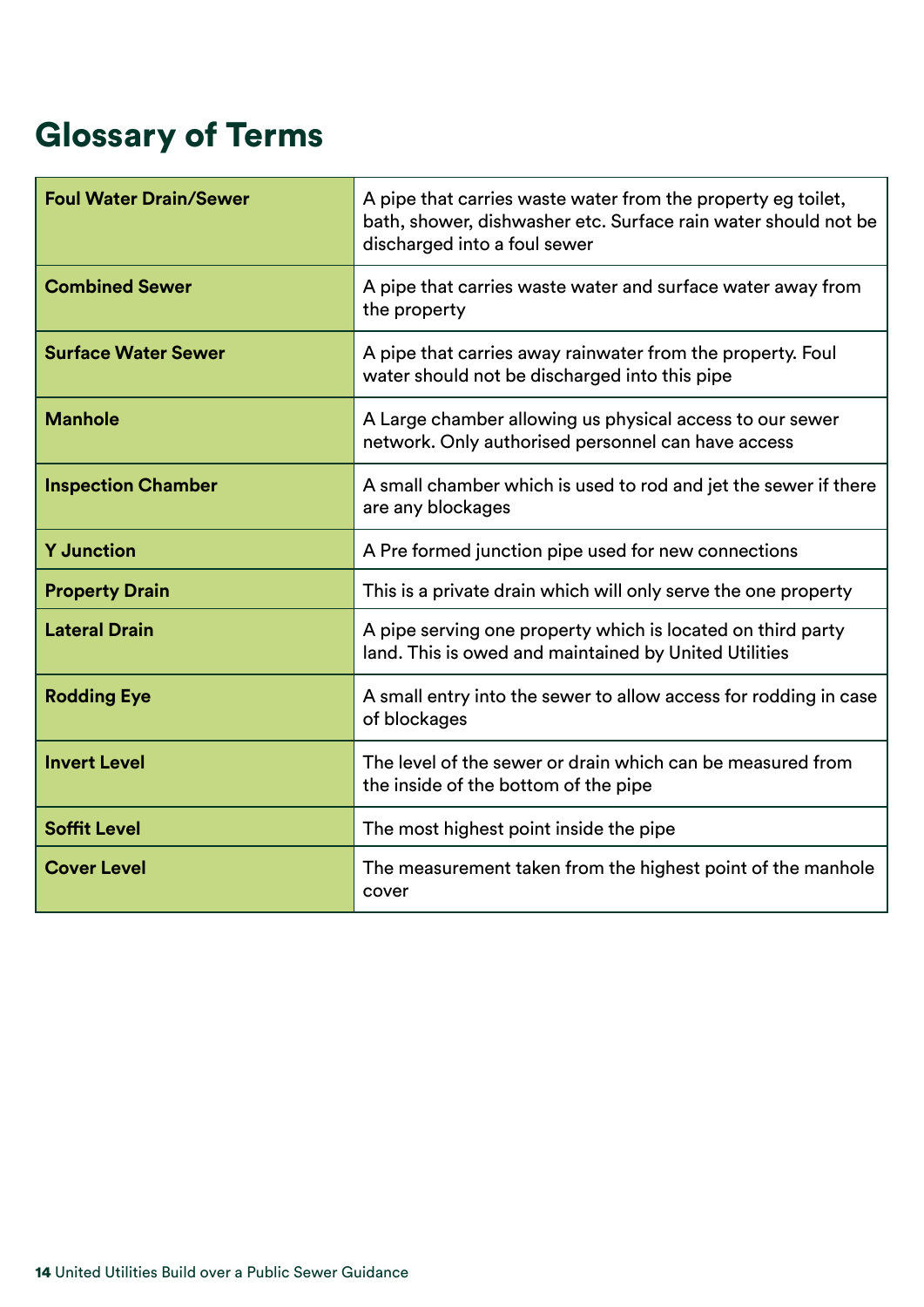## **Building over a public sewer enquiry**



| <b>Section 1 The applicant</b>                                     |                                                                                                                                                                                                                               |  |                   |       |  |                                                    |                            |
|--------------------------------------------------------------------|-------------------------------------------------------------------------------------------------------------------------------------------------------------------------------------------------------------------------------|--|-------------------|-------|--|----------------------------------------------------|----------------------------|
| Name                                                               |                                                                                                                                                                                                                               |  |                   |       |  |                                                    |                            |
| Company's name<br>(if applicable)                                  |                                                                                                                                                                                                                               |  |                   |       |  |                                                    |                            |
| Home or company address<br>(including postcode)                    |                                                                                                                                                                                                                               |  |                   |       |  |                                                    |                            |
| Daytime telephone number<br>(a mobile number is fine)              |                                                                                                                                                                                                                               |  |                   | Email |  |                                                    |                            |
| Section 2 The site owner (if different from the applicant)         |                                                                                                                                                                                                                               |  |                   |       |  |                                                    |                            |
| Owner's name                                                       |                                                                                                                                                                                                                               |  |                   |       |  |                                                    |                            |
| Owner's address<br>(including postcode)                            |                                                                                                                                                                                                                               |  |                   |       |  |                                                    |                            |
| Daytime telephone number<br>(a mobile number is fine)              |                                                                                                                                                                                                                               |  |                   | Email |  |                                                    |                            |
| <b>Section 3 Site details</b>                                      |                                                                                                                                                                                                                               |  |                   |       |  |                                                    |                            |
| Site name                                                          |                                                                                                                                                                                                                               |  |                   |       |  |                                                    |                            |
| Site address<br>(or nearest main road)                             |                                                                                                                                                                                                                               |  |                   |       |  |                                                    |                            |
| Nearest postcode                                                   |                                                                                                                                                                                                                               |  |                   |       |  |                                                    |                            |
| Contractor's name                                                  |                                                                                                                                                                                                                               |  |                   |       |  |                                                    |                            |
| Contractor's daytime telephone<br>number (a mobile number is fine) |                                                                                                                                                                                                                               |  |                   | Email |  |                                                    |                            |
| Is the site accessible? e.g. locked gates                          |                                                                                                                                                                                                                               |  |                   |       |  |                                                    | Yes $\Box$ No $\Box$       |
| Proposed start date on site                                        |                                                                                                                                                                                                                               |  |                   |       |  |                                                    |                            |
| Development type<br>(Please tick all that apply)                   | New building $\square$ Side extension $\square$ Rear extension $\square$ Basement $\square$<br>Single storey $\Box$ Two storey $\Box$ Additional storey (above existing extension) $\Box$<br>Conservatory $\Box$ Other $\Box$ |  |                   |       |  |                                                    |                            |
| Details of sewer proposed to be<br>built over                      | Size of sewer                                                                                                                                                                                                                 |  | Depth of<br>sewer |       |  | Total length of sewer<br>proposed to be built over |                            |
| <b>Foundation details</b>                                          | Existing foundation<br>type (if known)                                                                                                                                                                                        |  |                   |       |  | Depth of existing<br>foundation (if known)         |                            |
| Have you located the position of the sewer?                        |                                                                                                                                                                                                                               |  |                   |       |  |                                                    | Yes $\square$ No $\square$ |
| Method of locating the sewer?                                      |                                                                                                                                                                                                                               |  |                   |       |  |                                                    |                            |